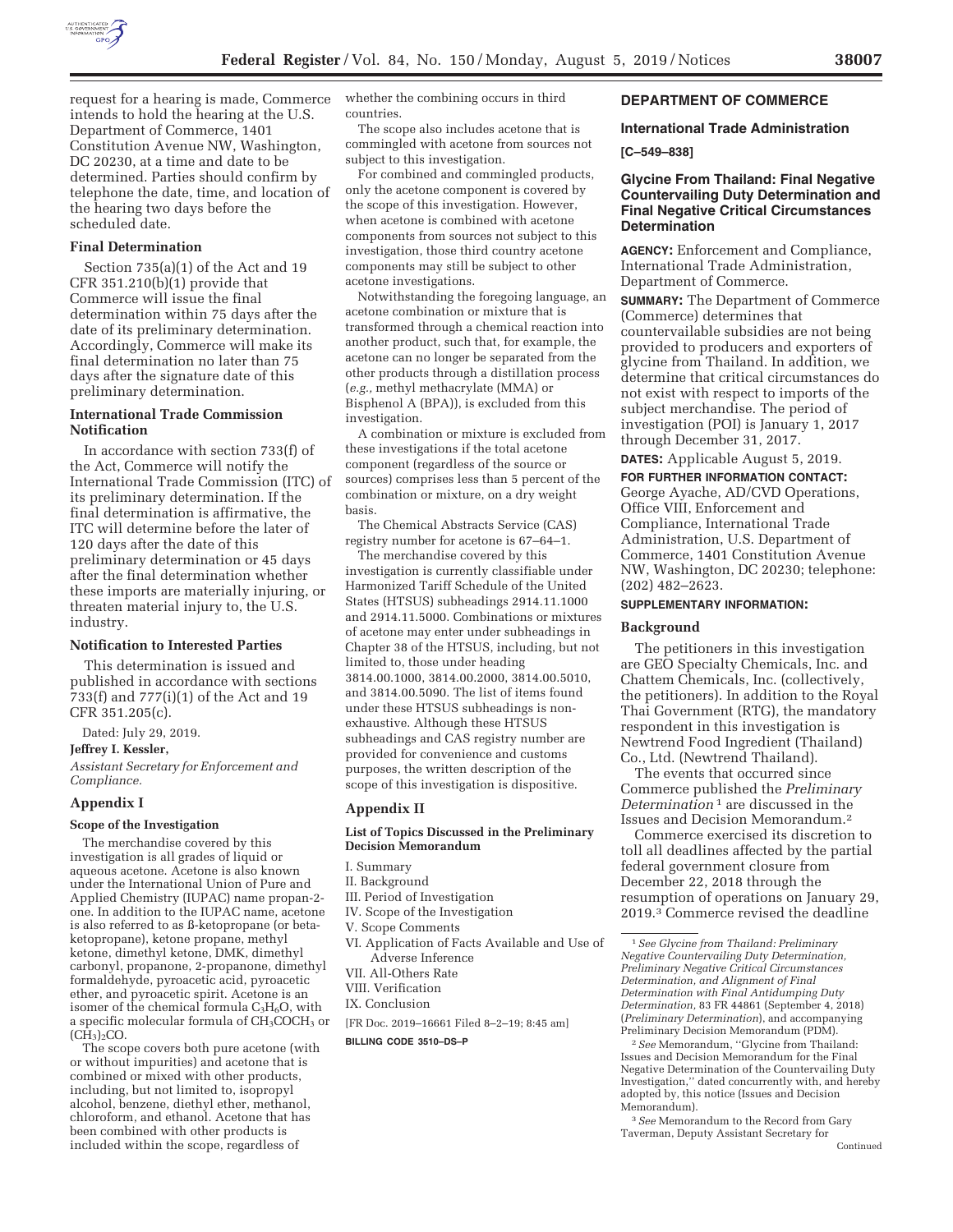for the final determination in this investigation to April 24, 2019.

On March 18, 2019, the petitioners submitted new factual information (NFI) on the record of this investigation, which included the notice of U.S. Customs and Border Protection's (CBP's) commencement of a formal investigation and imposition of interim measures (*CBP Interim Measures*) under Title IV, Section 421 of the Trade Facilitation and Trade Enforcement Act of 2015 (also referred to as the Enforce and Protect Act or EAPA).4 Commerce accepted the NFI and provided interested parties with an opportunity to comment. On April 24, 2019, Commerce postponed until further notice the issuance of the final determination in this investigation, in order to further investigate this matter.5 We subsequently issued to Newtrend Thailand additional requests for sales and cost information relevant to this matter. Newtrend Thailand timely responded to these requests for information, and Commerce subsequently conducted verification of the additional information submitted.

We invited interested parties to comment on the *Preliminary Determination* and on events that occurred since the publication of that determination. A detailed summary of the events that occurred in this investigation since Commerce published the *Preliminary Determination,* as well as a full discussion of the issues raised by parties for this final determination, can be found in the Issues and Decision Memorandum.

## **Scope of the Investigation**

The product covered by this investigation is glycine from Thailand. For a full description of the scope of this investigation, *see* the ''Scope of the Investigation'' in Appendix I of this notice.

#### **Scope Comments**

We invited parties to comment on Commerce's Preliminary Scope Decision

 $4 \overline{S}ee$  Petitioners' Letter, "Glycine from Thailand: Request to Accept U.S. Customs and Border Protection's Interim Measures,'' dated March 18, 2019. 5*See* Memorandum from Gary Taverman, Deputy

Assistant Secretary for Antidumping and Countervailing Duty Operations, to Jeffrey I. Kessler, Assistant Secretary for Enforcement and Compliance, ''Postponement of the Final Determinations in the Less-Than-Fair Value and Countervailing Duty Investigations of Glycine from Thailand,'' dated April 24, 2019.

Memorandum.<sup>6</sup> Commerce reviewed the briefs submitted by interested parties, considered the arguments therein, and made no changes to the scope of the investigation. For further discussion, *see*  Commerce's Scope Comments Final Decision Memorandum.7

## **Analysis of Subsidy Programs and Comments Received**

The subsidy programs under investigation and the issues raised in the case and rebuttal briefs by parties in this investigation are discussed in the Issues and Decision Memorandum accompanying this notice. A list of the issues addressed in the Issues and Decision Memorandum is attached to this notice at Appendix II. The Issues and Decision Memorandum also discusses the comments we received since the *Preliminary Determination*  and Post-Preliminary Determination 8 regarding the subsidy rates calculated for the mandatory respondent and all other producers/exporters. The Issues and Decision Memorandum is a public document and is on file electronically via Enforcement and Compliance's Antidumping and Countervailing Duty Centralized Electronic Service System (ACCESS). ACCESS is available to registered users at *http:// access.trade.gov,* and is available to all parties in the Central Records Unit, Room B8024 of the main Commerce building. In addition, a complete version of the Issues and Decision Memorandum can be accessed directly at *http://enforcement.trade.gov/frn/ index.html.* The signed and electronic versions of the Issues and Decision Memorandum are identical in content.

#### **Methodology**

Commerce conducted this investigation in accordance with section 701 of the Tariff Act of 1930, as amended (the Act). For each of the subsidy programs found countervailable, Commerce determines that there is a subsidy, *i.e.,* a financial contribution by an ''authority'' that gives rise to a benefit to the recipient, and that the subsidy is specific.9 For a

9*See* sections 771(5)(B) and (D) of the Act regarding financial contribution; section 771(5)(E) full description of the methodology underlying our final determination, *see*  the Issues and Decision Memorandum.

## **Verification**

As provided in section 782(i) of the Act, during November 2018 and June 2019, Commerce conducted verifications of the information reported by the RTG and Newtrend Thailand. We used standard verification procedures, including an examination of relevant accounting records and original source documents provided by Newtrend Thailand.10

## **Changes Since the Preliminary Determination**

Based on our review and analysis of the comments received from parties, our verification findings, and the minor corrections presented at verification, we made no changes to the respondents' subsidy rate calculations. For a discussion of the issues, *see* the Issues and Decision Memorandum.

# **Final Negative Determination of Critical Circumstances**

In the *Preliminary Determination,*  Commerce explained that a finding of critical circumstances is only relevant if, due to an affirmative preliminary or affirmative final determination, there is a suspension of liquidation.11 However, Commerce preliminarily determined that Newtrend Thailand did not receive any subsidies. Thus, Commerce issued a negative *Preliminary Determination,* did not suspend liquidation, and preliminarily found that critical circumstances did not exist.12

For this final determination, we find that Newtrend Thailand received a *de minimis* net subsidy rate and, thus, we have issued a negative final determination. Accordingly, we continue to find that critical circumstances do not exist.

11*See Preliminary Determination* PDM at 3. 12*See Preliminary Determination,* 83 FR at 44862,

and PDM at 3.

Antidumping and Countervailing Duty Operations, performing the non-exclusive functions and duties of the Assistant Secretary for Enforcement and Compliance, ''Deadlines Affected by the Partial Shutdown of the Federal Government,'' dated January 28, 2019. All deadlines in this segment of

<sup>6</sup>*See* Memorandum, ''Glycine from India, Japan, the People's Republic of China and Thailand: Scope Comments Decision Memorandum for the Preliminary Determinations,'' dated August 27, 2018 (Preliminary Scope Decision Memorandum).

<sup>7</sup>*See* Memorandum, ''Glycine from India, Japan, the People's Republic of China and Thailand: Scope Comments Decision Memorandum for the Final Determinations,'' dated April 24, 2019.

<sup>8</sup>*See* Memorandum, ''Decision Memorandum for the Post-Preliminary Analysis in the Countervailing Duty Investigation of Glycine from Thailand,'' dated February 21, 2019.

of the Act regarding benefit; and section 771(5A) of the Act regarding specificity.

<sup>10</sup>For a discussion of our verification findings, *see* the following Memoranda,''Verification of the Questionnaire Responses of the Royal Thai Government,'' and ''Verification of the Questionnaire Responses of Newtrend Food Ingredient (Thailand) Co., Ltd.,'' both dated December 7, 2018; ''Verification of the Questionnaire Response of Newtrend Food Ingredient (Thailand) Co., Ltd. in the Countervailing Investigation of Glycine from Thailand with Respect to the Transshipment Allegation," and "2nd Verification of Cost Response of Newtrend Food Ingredient (Thailand) Co., Ltd. in the Countervailing Duty Investigation of Glycine from Thailand,'' both dated June 20, 2019.